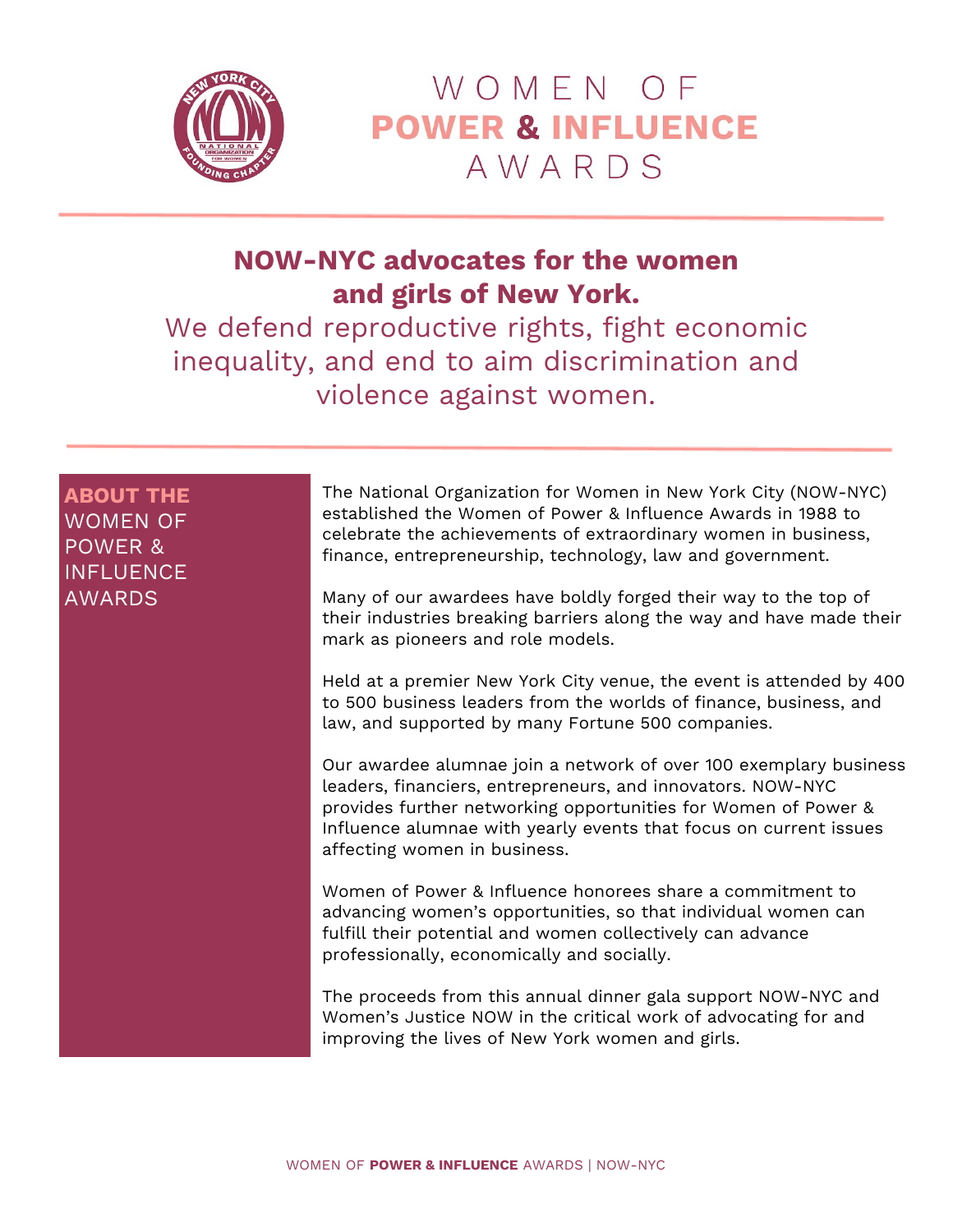

We have a fifty-year legacy of being on the frontlines—working to build a culture of equal opportunity and justice. At a time when we face the most dire threats to women's reproductive rights, safety, and economic freedom, our leadership is needed—NOW more than ever.

#### **WE CHANGE POLICY & SET A PRECEDENT**

We led the fight for landmark legislation in New York to repeal the statute of limitations on rape and secure laws, funding and policies to tackle human trafficking. We ushered in no-fault divorce; expanded sexual harassment protection to cover all working women; secured a new law banning marriage for minors under the age of 17— ending the practice of adult men wedding underage girls and succeeded in securing a law that mandates the repossession of firearms from convicted batterers.

#### **WE POWER ACTIVISM**

We are building a force of advocates to resist a national agenda that is targeting women's hard-won rights. Since November 2016, we have trained more than 2,000 women on how to hold their elected leaders accountable and how to advocate for their own rights. We provide weekly updates and actions and hold regular volunteer-led meetings to amplify women's voices and defend equality and justice.

#### **WE ADVOCATE FOR PRO-WOMEN RIGHTS LEADERS**

We are a non-partisan organization that proactively supports Democrat, Republican, and Independent women's rights candidates to ensure that the needs of women and their families are represented at all levels of government. We endorse strong, diverse, and qualified pro-choice women and men who represent the populations they serve and who have a consistent track-record of standing up for the real needs of women and working families.

#### **WE HOLD LEADERS ACCOUNTABLE**

We act to ensure that the issues that matter to women and girls are front and center, by advocating for comprehensive policy change. We launched Take Rape Seriously NOW, a campaign to defend the threatened Violence Against Women Act (VAWA), and we are organizing Women's Town Halls across New York to provide a platform for women to speak out. We have collected powerful testimony from over 50 organizations and survivors of violence to make the undeniable case for preserving VAWA.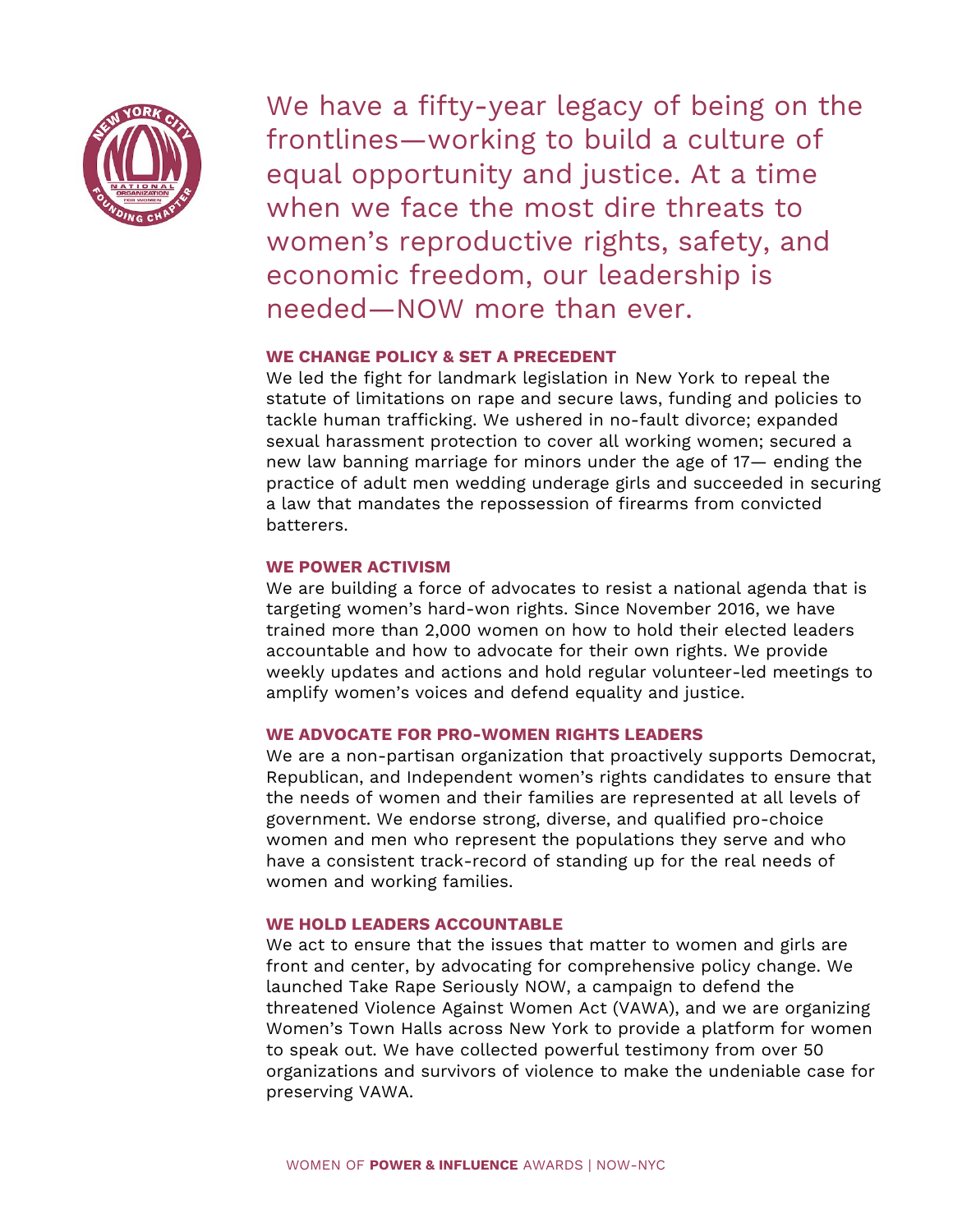#### **WE SEEK JUSTICE**

We provide one-on-one expert support for survivors of sexual assault, helping them navigate a criminal justice system that too often fails to adequately meet their needs. We hold the criminal justice system accountable to rape victims, educating prosecutors and police on best practices and pushing for policies that will competently address the crime of rape. We also build survivor leadership, by working alongside and empowering survivors to engage in advocacy on their own terms.

"I can't say it enough. A friend told me there was power in fighting back, and she was right-and this is part of the reason I am starting to feel better again. Thank you for helping me fight."

- V., Sexual Assault Survivor

#### **WE BUILD MOVEMENTS**

We train a forceful, diverse, volunteer-led community of feminist activists who—through our programs—gain the tools, knowledge, and skills needed to enact real change for women and girls. We also work with key allies to launch effective coalitions centered on ending sexual violence, including our national coalition to end human trafficking and commercial sexual exploitation—WorldWE—and a coalition of antirape advocates in San Francisco that are working to improve their city's response to sexual assault.

#### **WE PROTECT WOMEN'S RIGHTS**

We help women take control of their lives by providing critical resources that give them the support, protections, and guidance they need. We serve thousands of women annually seeking legal referrals for divorce, child custody, sexual assault and harassment through our HELPLINE resources. We have also trained hundreds of volunteers to provide a force of pro-choice advocates to support women accessing reproductive healthcare in Queens.Volunteers collect vital documentation on protester activity to advance lasting policy change that will help to protect clinics serving low-income women.



**Women's Justice NOW**, NOW-NYC's charitable sister organization, mobilizes communities, develops new activist and survivor leadership, and provides direct help to women in need.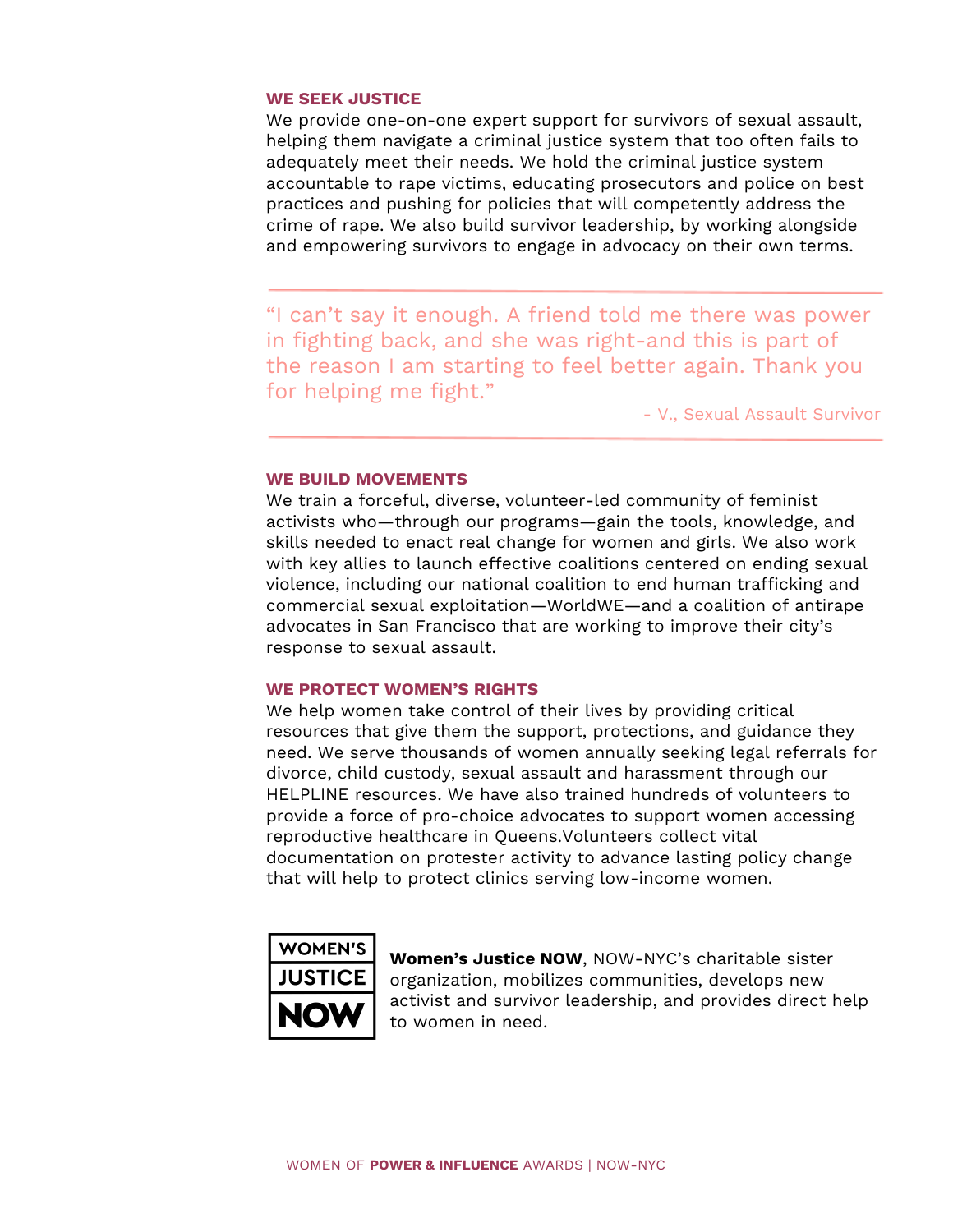

# WOMEN OF **POWER & INFLUENCE** AWARDS

**PAST HONOREES**



**LARA ABRASH** is Chairman and CEO at Deloitte & Touche LLP. Her leadership as an innovator has ushered in new audit practices and processes, further expanding the premier accounting firm's presence in the digital age with cutting-edge technologies.



**PREETA BANSAL** is a senior global executive and lawyer, whose career has been at the intersection of law, public policy, and international business. She served as General Counsel and Senior Policy Advisor to the Office of Management and Budget in the Obama administration. Ms. Bansal is currently the Co-Founder and CEO of Social Emergence Corporation, a not-for-profit and social-benefit organization.



**MICHELLE BROWDY** is General Counsel and Senior Vice President of Legal and Regulatory Affairs at IBM. Previously, she served as Secretary to IBM's Board of Directors and headed IBM's worldwide litigation, overseeing the company's legal functions globally.



**GERALDINE BUCKINGHAM** is a Senior Managing Director, member of the Global Executive Committee, and Chair for the Asia Pacific region at BlackRock. She previously served as Global Head of Corporate Strategy at BlackRock and was responsible for developing and implementing the company's long-term goals in addition to responding to the competitive financial services landscape.



**GRETCHEN CARLSON** was named one of TIME Magazine's 100 most influential people in the world, is a 20-year veteran of television news. She is credited with ushering in a new era of workplace sexual harassment accountability and has traveled the country empowering women.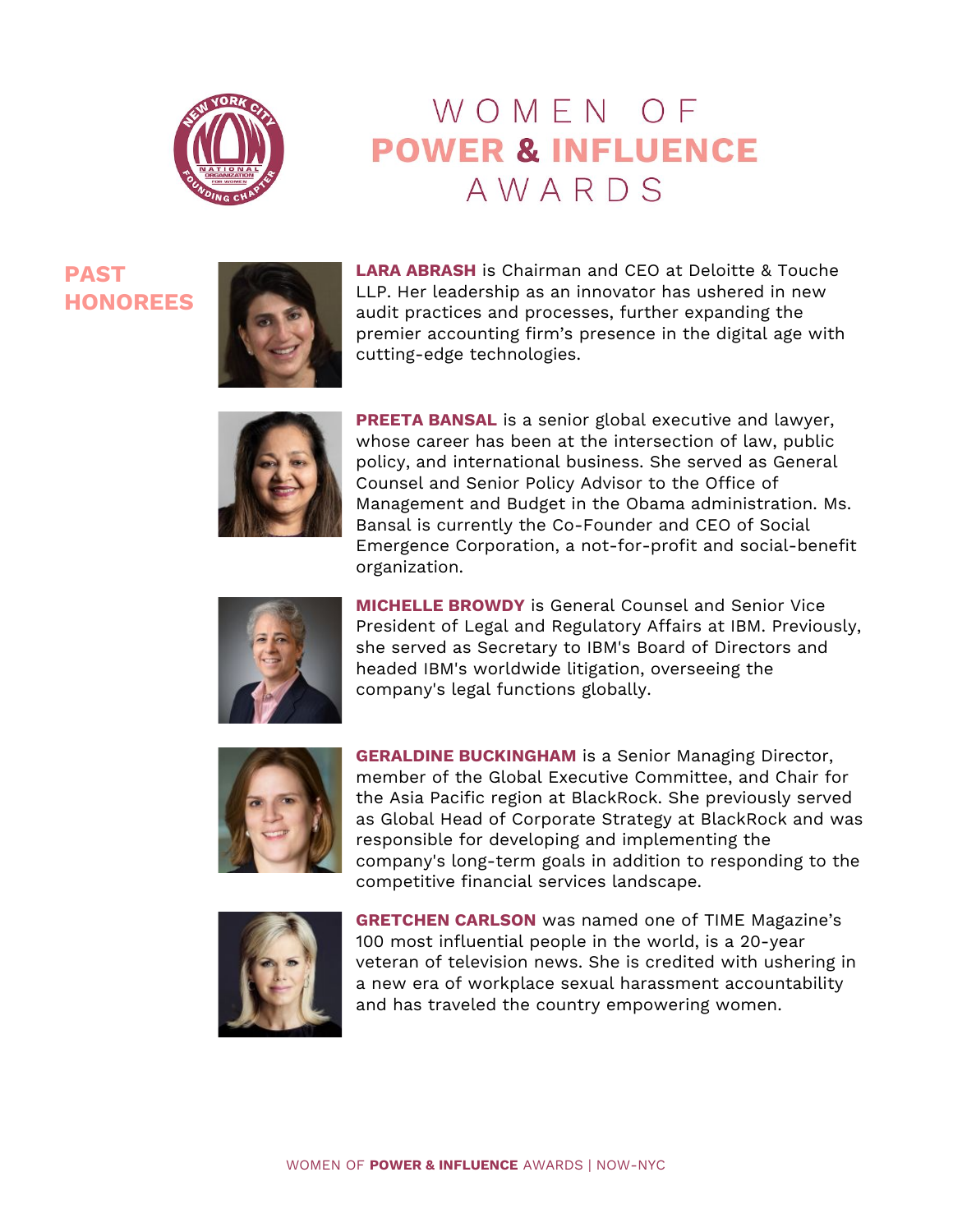

**CHRISTA D'ALIMONTE** is Executive Vice President, General Counsel and Secretary of Viacom. She spearheads the mass media conglomerate's vast global legal functions and is a key member of the management team working to fulfill the company's strategic vision.



**NITHYA DAS** is the General Counsel at Olo, an on-demand interface for the restaurant industry. She was formerly the Chief Legal and People Officer at AppNexus. Ms. Das also writes a popular cooking blog, HungryDesi.com.



**CAROLYN EDGAR** is Managing Counsel for Technology and Intellectual Property at BNY Mellon Corporation. Prior to joining BNY Mellon, she was Vice President and Legal Counsel for The Estée Lauder Companies.



**ELIZABETH ELTING** is a philanthropist and businesswoman, recognized for her outstanding entrepreneurship and focus on developing women business leaders. She co-founded TransPerfect, the world's largest provider of language and business solutions.



**LINDA FINDLEY KOZLOWSKI** is President and Chief Executive Officer of Blue Apron. Formerly, she served as Chief Operating Officer of Etsy, Inc. where she held responsibilities for product, marketing and customer engagement and acquisition.



**JANE GLADSTONE** is Senior Managing Director at Evercore. She leads the company's financial services corporate advisory business. Ms. Gladstone is a member of the Committee of 200, The Economic Club of New York, and has served as a delegate of the World Economic Forum.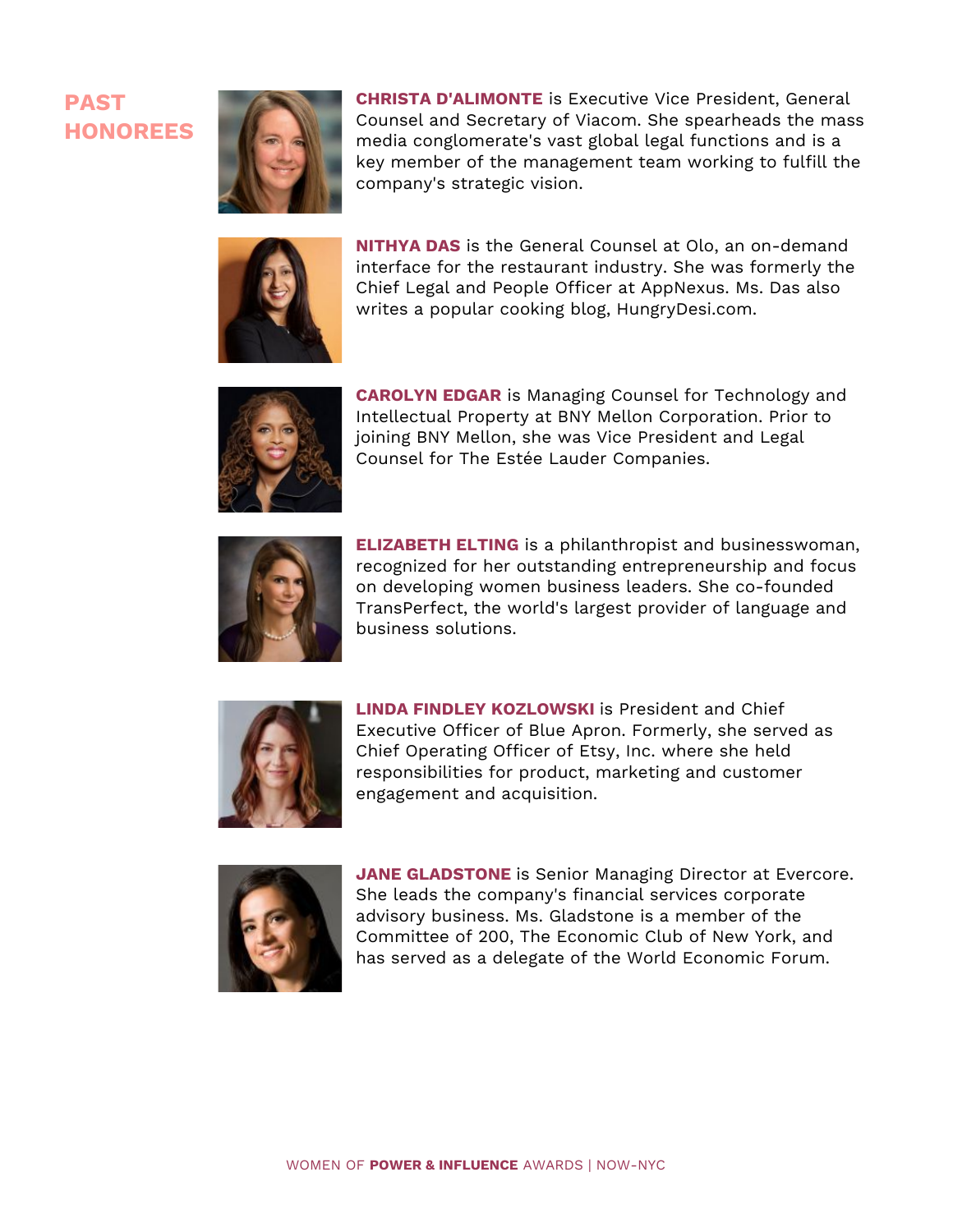

**KAREN HALBY** is Senior Vice President and Head of Global Tax at Sony Corporation. As a member of Sony's executive leadership and the first woman in this global executive role, she has implemented the company's first centralized tax department.



**KIMBERLEY D. HARRIS** is Executive Vice President and General Counsel at NBCUniversal. She served as a Deputy White House Counsel during the Obama administration. Ms. Harris is also a member of the National Women's Law Center Leadership 35 Committee.



**LAUREN HOCHFELDER SILVERMAN** is a Managing Director at Morgan Stanley, Deputy Chief Investment Officer and Head of Morgan Stanley Real Estate Investing Americas. She serves as a board member of The 92nd Street Y.



**ELINOR L. HOOVER** is the Global Co-Head of the Consumer Products Group in Citi's Corporate and Investment Banking division. She serves as Vice Chairman of Capital Markets Origination at Citi. Ms. Hoover is a key member of the Management Committee of Citi's Corporate and Investment Banking group and coheads the division's Diversity Committee.



**PAULA HOWELL ANDERSON** is a litigation partner at Shearman & Sterling LLP, representing clients across the globe in Foreign Corrupt Practices Act. She has significant experience as a human rights attorney, working with the International Criminal Tribunal for Rwanda and advising the International Criminal Court.



**RACHEL MADDOW** hosts the Emmy Award-winning and top-rated The Rachel Maddow Show on MSNBC, and is the first openly gay journalist to anchor a major U.S. news program. She is the author of "Drift: The Unmooring of American Military Power" and "Blowout: Corrupted Democracy, Rogue State Russia, and the Richest, Most Destructive Industry on Earth," both of which debuted at #1 on the New York Times bestsellers list.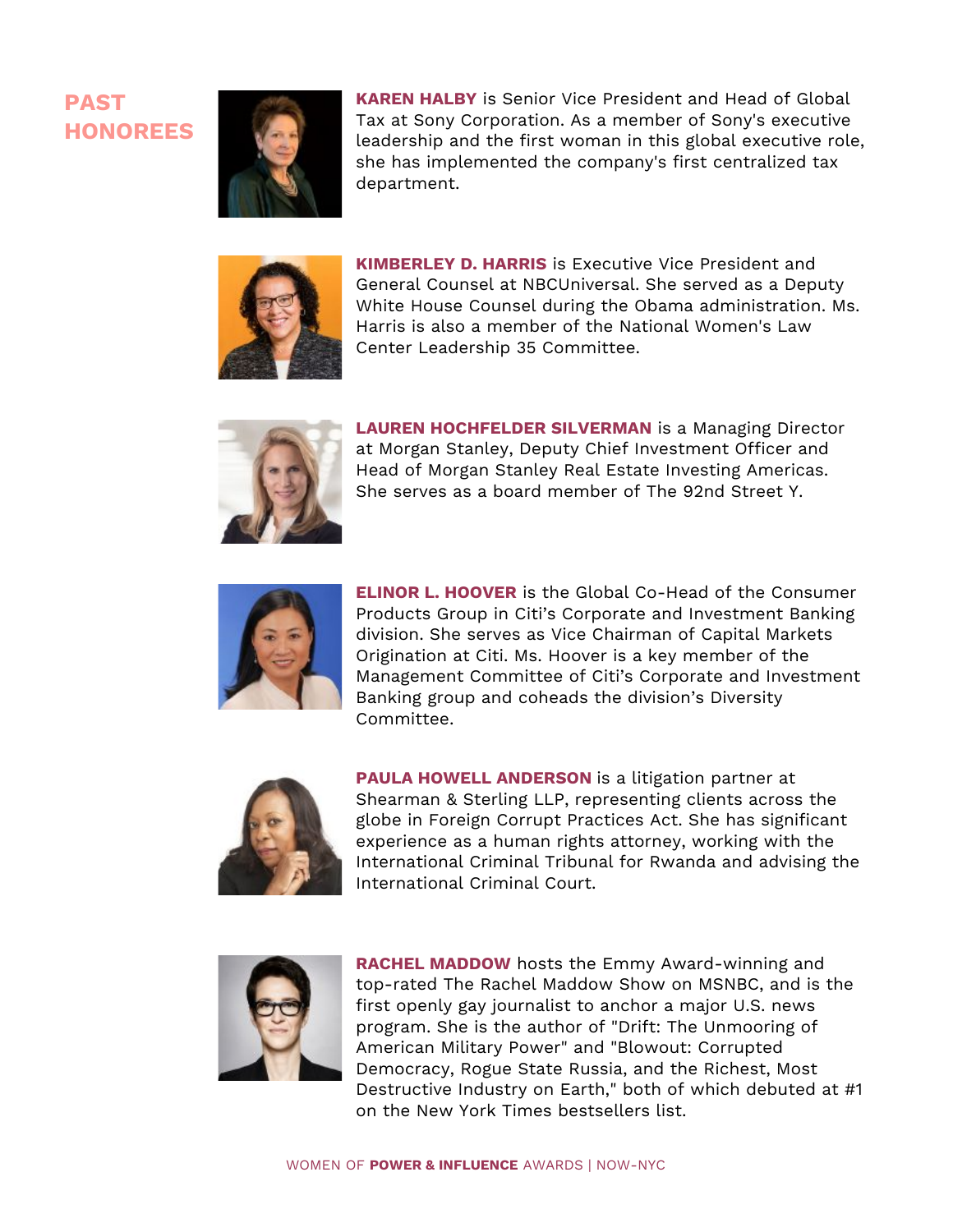

**NICOLE MILLER** is a pioneer in American fashion design. The Nicole Miller brand has grown to boutiques in major cities across the United States and is sold in Neiman Marcus, Saks Fifth Avenue, Bloomingdale's, and Nordstrom. Ms. Miller also designs an extensive collection for J.C. Penny and a home furnishing collection for Bed, Bath, and Beyond.



**CHERYL MILLS** served as the Chief of Staff of Secretary of State Hillary Clinton. She managed the foreign policy and operational priorities of the State Department's \$55 billion agency and supervised the Obama administration's \$3.5 billion global hunger and food security initiative. Ms. Mills is currently the Founder and CEO of the BlackIvy Group.



**DESIREE RALLS-MORRISON** is Senior Vice President, General Counsel and Corporate Secretary of Boston Scientific. As a member of the executive committee, she provides legal counsel across the company's global compliance function.



**SHERI RODER** is Executive Vice President at Horizon Media. She is the creator and Chief of The WHY Group, which identifies business opportunities at the intersection of culture, people and brands. Known for her inspirational leadership, Sheri has spearheaded a number of major initiatives including a female-focused, comprehensive leadership program called LIMITLESS.



**RAJ SESHADRI** is President of Data & Services at Mastercard and a member of Mastercard's Global Management Committee. She serves on the Boards of the American India Foundation, SAYA!, Mount Holyoke College, and Stanford Graduate School of Business.